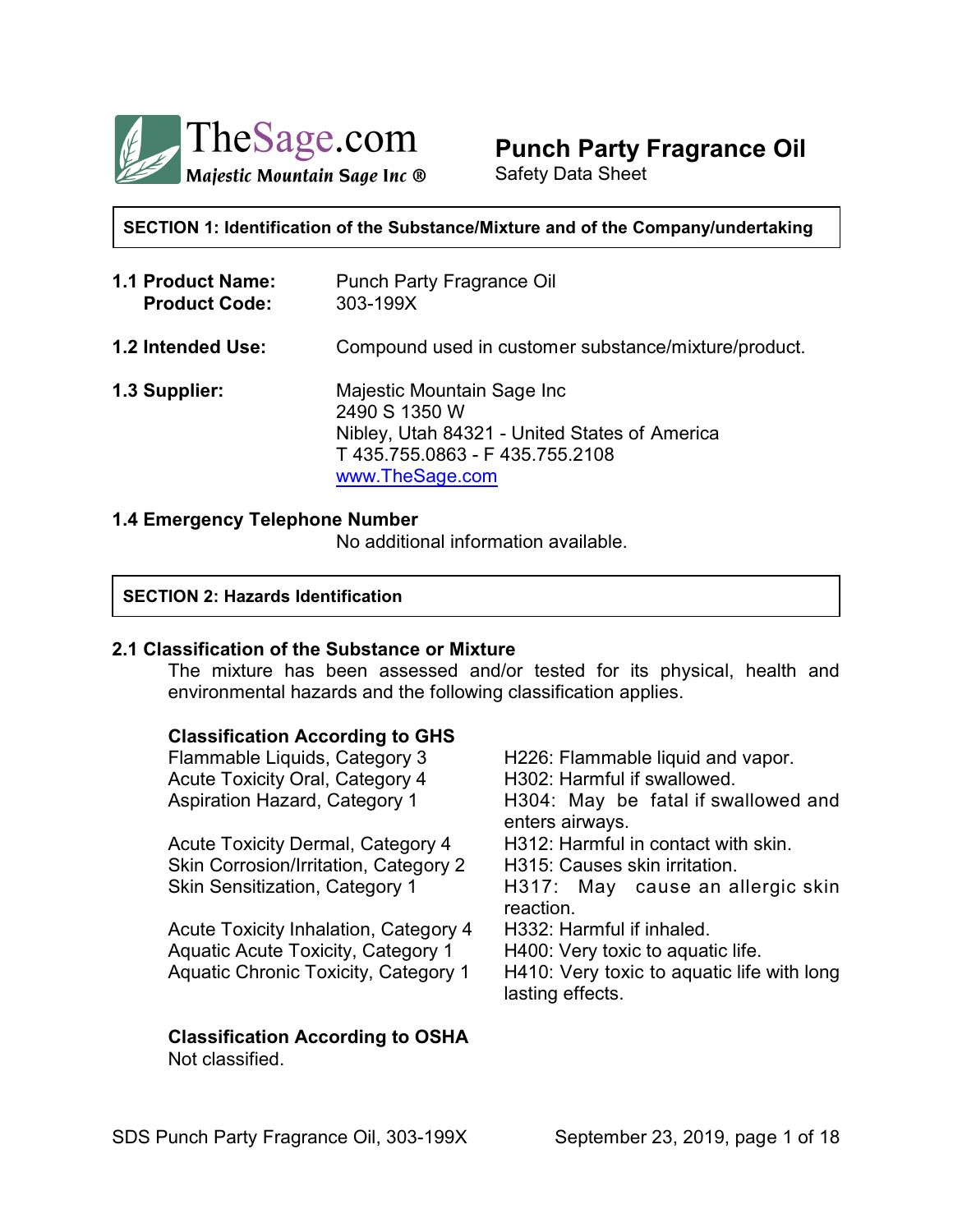# **2.2 Label Elements**

# **Hazard Pictograms**



Signal Word: Danger.

# **Hazard Statements**

| H226             | Flammable liquid and vapor.                           |
|------------------|-------------------------------------------------------|
| H302             | Harmful if swallowed.                                 |
| H <sub>304</sub> | May be fatal if swallowed and enters airways.         |
| H312             | Harmful in contact with skin.                         |
| H315             | Causes skin irritation.                               |
| H317             | May cause an allergic skin reaction.                  |
| H332             | Harmful if inhaled.                                   |
| H400             | Very toxic to aquatic life.                           |
| H410             | Very toxic to aquatic life with long lasting effects. |
|                  |                                                       |

# **Precautionary Statements**

# **Prevention:**

| P210             | Keep away from heat, hot surfaces, sparks, open<br>flames and other ignition sources. No smoking. |
|------------------|---------------------------------------------------------------------------------------------------|
| P <sub>233</sub> | Keep container tightly closed.                                                                    |
| P <sub>240</sub> | Ground/bond container and receiving equipment.                                                    |
| P241             | explosion-proof electrical/ventilating/lighting<br>Use<br>equipment.                              |
| P <sub>242</sub> | Use only non-sparking tools.                                                                      |
| P243             | Take precautionary measures against static discharge.                                             |
| P <sub>261</sub> | Avoid breathing mist or vapor.                                                                    |
| P <sub>264</sub> | Wash thoroughly after handling.                                                                   |
| P270             | Do not eat, drink or smoke when using this product.                                               |
| P <sub>271</sub> | Use only outdoors or in a well-ventilated area.                                                   |
| P <sub>272</sub> | Contaminated work clothing must not be allowed out of<br>the workplace.                           |
| P273             | Avoid release to the environment.                                                                 |
| P <sub>280</sub> | Wear protective gloves/eye protection/face protection.                                            |
|                  |                                                                                                   |

SDS Punch Party Fragrance Oil, 303-199X September 23, 2019, page 2 of 18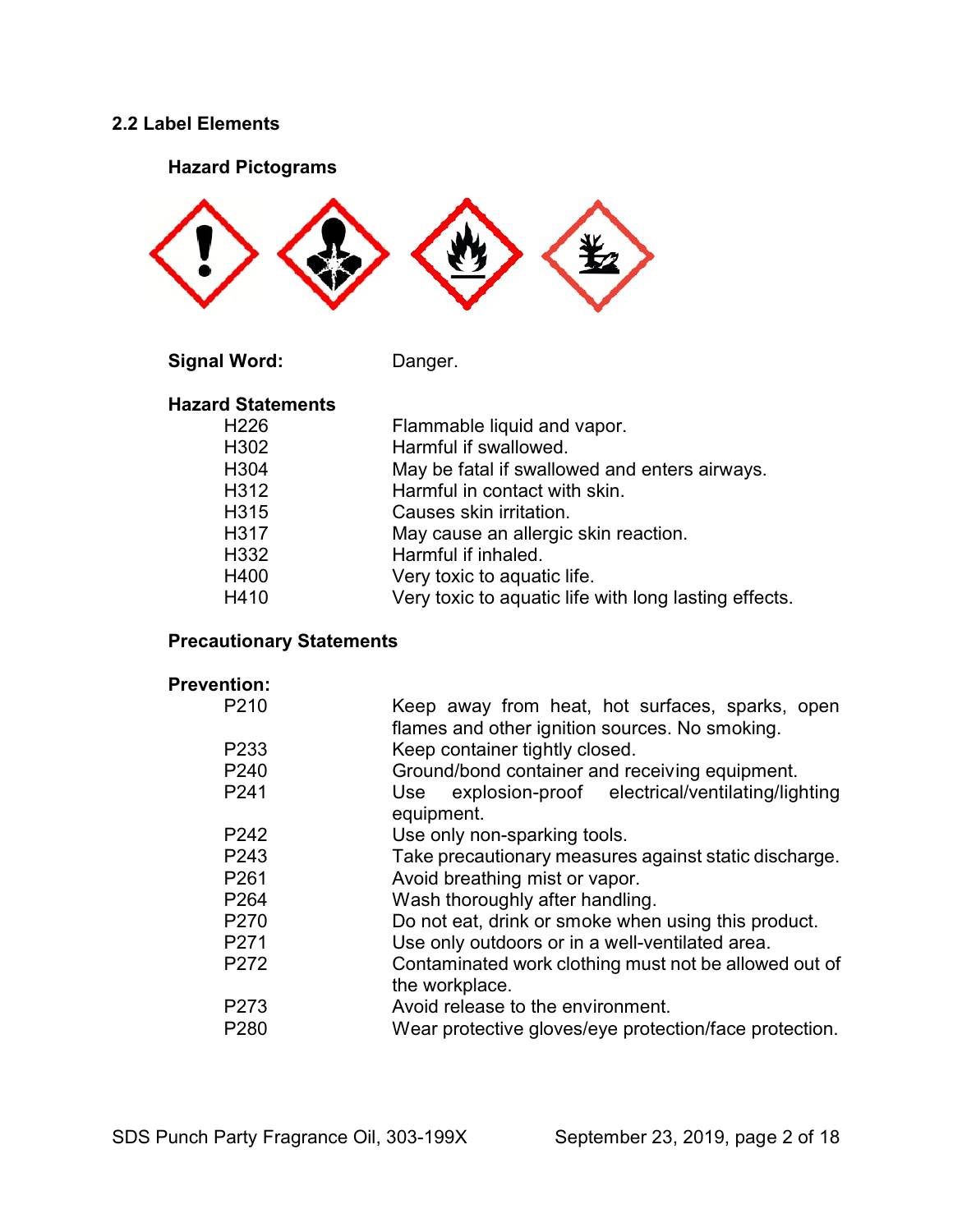# **Response:**

|           | P301+P310+P330 IF SWALLOWED: Immediately call a POISON         |
|-----------|----------------------------------------------------------------|
|           | CENTER or doctor/physician. Do NOT induce vomiting.            |
|           | P303+P361+P353 IF ON SKIN ( or hair): Take off immediately all |
|           | contaminated clothing. Rinse skin with water/shower.           |
|           | P304+P340+P311 IF INHALED: Remove person to fresh air and keep |
|           | comfortable for breathing. Call a POISON CENTER or             |
|           | doctor/physician if you feel unwell.                           |
| P333+P313 | skin irritation or rash occurs: Get medical                    |
|           | advice/attention.                                              |
| P362+P364 | Take off contaminated clothing and wash before reuse           |
| P370+P378 | In case of fire: Use appropriate media to extinguish.          |
| P391      | Collect spillage.                                              |
|           |                                                                |
|           |                                                                |

# **Storage:**

| P403+P235 | Store in a well-ventilated place. Keep cool. |
|-----------|----------------------------------------------|
| P405      | Store locked up.                             |

# **Disposal:**

Dispose of contents/container in accordance with local/regional/national/ international regulations.

# **2.3 Other Hazards**

2.16% of this mixture consists of components of unknown long-term hazards to the aquatic environment.

# **SECTION 3: Composition/Information on Ingredients**

# **3.1 Mixtures**

| <b>Chemical Name</b>    | <b>CAS Number</b> | $\%$       |
|-------------------------|-------------------|------------|
| Grapefruit oil terpenes | 68917-32-8        | 60-<70%    |
| Allyl hexanoate         | 123-68-2          | $10 - 20%$ |
| Benzyl benzoate         | 120-51-4          | $3 - 5%$   |
| Orange terpenes         | 68647-72-3        | $3 - 5%$   |
| Grapefruit oil          | 8016-20-4         | $1 - 3%$   |
| Vanillin                | 121-33-5          | $1 - 3%$   |
| Pentyl acetate          | 628-63-7          | $< 1\%$    |
| Benzyl alcohol          | 100-51-6          | < 0.2%     |

SDS Punch Party Fragrance Oil, 303-199X September 23, 2019, page 3 of 18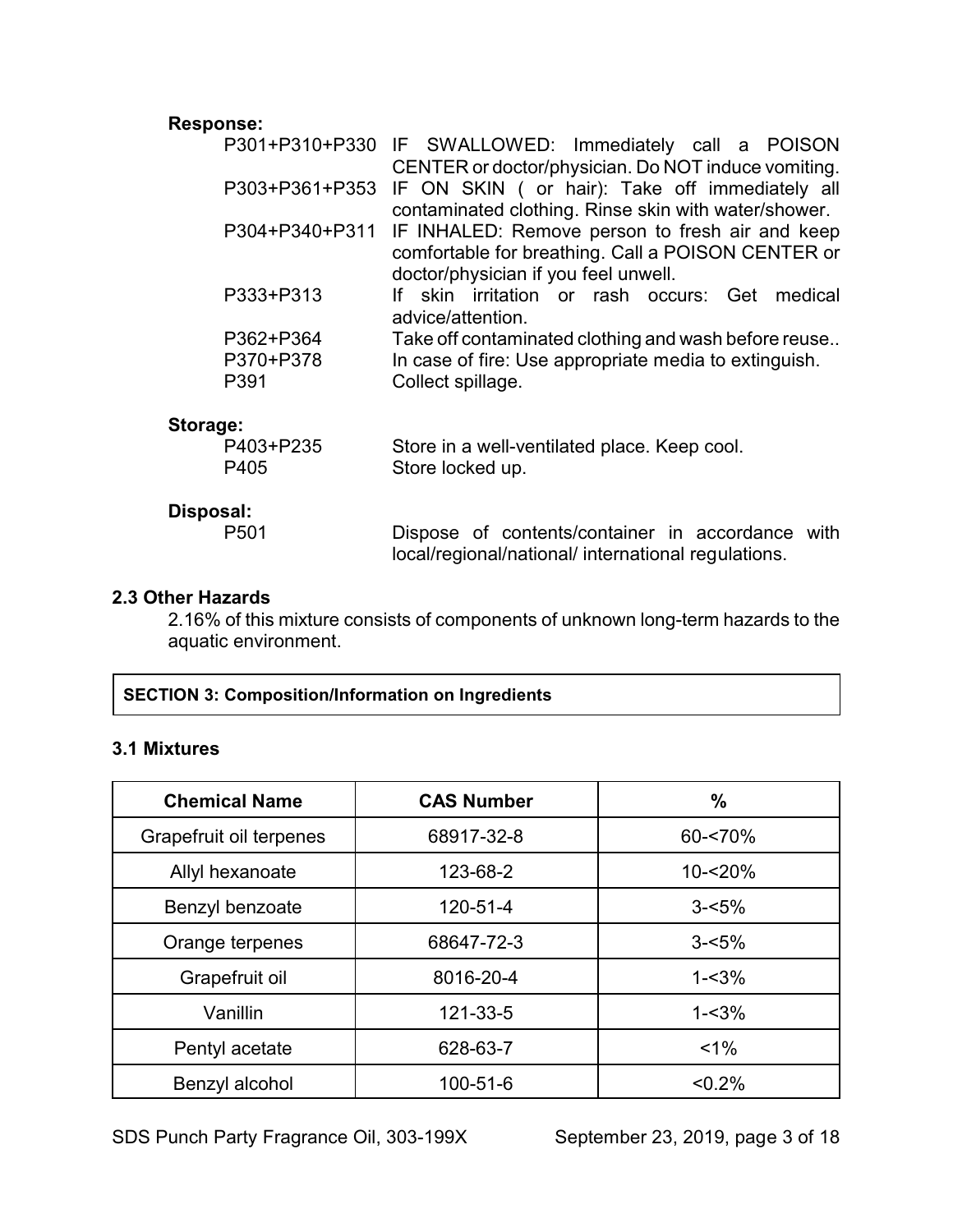| <b>Chemical Name</b>                     | <b>CAS Number</b> | $\frac{0}{0}$ |
|------------------------------------------|-------------------|---------------|
| 110-43-0<br>2-Heptanone                  |                   | $< 0.1\%$     |
| Butylated hydroxytoluene                 | 128-37-0          | $< 0.1\%$     |
| Citral                                   | 5392-40-5         | $< 0.1\%$     |
| Other components below reportable levels |                   | $5 - 10%$     |

# **SECTION 4: First Aid Measures**

# **4.1 Description of First Aid Measures**

| <b>General Information:</b> | Take off all contaminated clothing immediately. Ensure<br>that medical personnel are aware of the material(s)<br>involved, and take precautions to protect themselves.<br>Show this safety data sheet to the doctor in attendance.<br>Wash contaminated clothing before reuse.         |
|-----------------------------|----------------------------------------------------------------------------------------------------------------------------------------------------------------------------------------------------------------------------------------------------------------------------------------|
| Inhalation:                 | Remove victim to fresh air and keep at rest in a position<br>comfortable for breathing. Oxygen or artificial<br>respiration if needed. Call a POISON CENTER or<br>doctor/physician if you feel unwell.                                                                                 |
| <b>Skin Contact:</b>        | Remove contaminated clothing immediately and wash<br>skin with soap and water. Get medical advice/attention<br>if you feel unwell. In case of eczema or other skin<br>disorders: seek medical attention and take along these<br>instructions. Wash contaminated clothing before reuse. |
| <b>Eye Contact:</b>         | Immediately flush eyes with plenty of water for at least<br>15 minutes. Remove contact lenses, if present and<br>easy to do. Continue rinsing. Get medical attention if<br>irritation develops and persists.                                                                           |
| Ingestion:                  | Call a physician or poison control center immediately.<br>Rinse mouth. Do not induce vomiting. If vomiting<br>occurs, keep head lows that stomach content doesn't<br>get into the lungs.                                                                                               |

# **4.2 Most Important Symptoms/Effects, Acute and Delayed**

Aspiration may cause pulmonary edema and pneumonitis. Direct contact with eyes may cause temporary irritation. Skin irritation. May cause redness and pain. May cause an allergic skin reaction. Dermatitis. Rash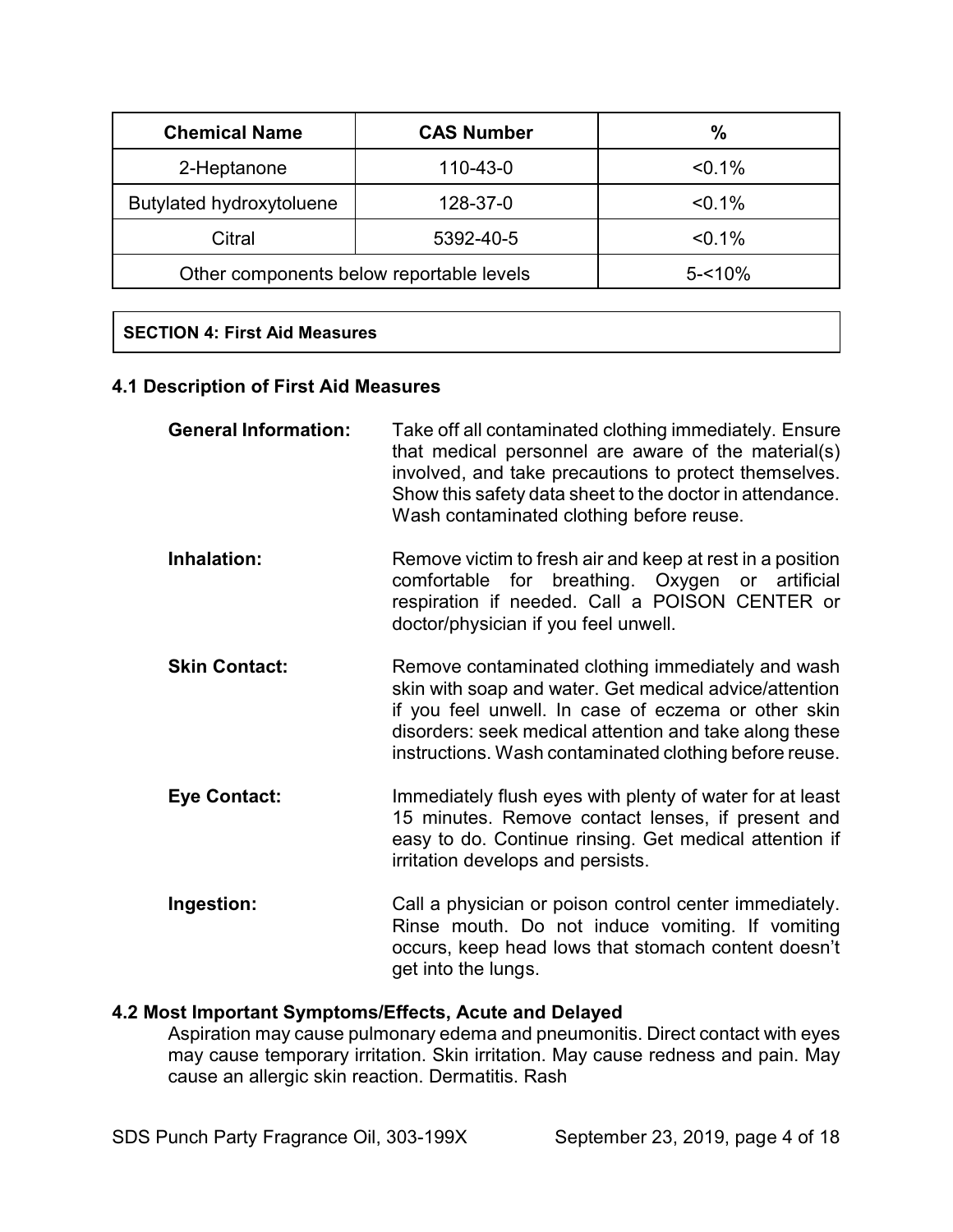# **4.3 Indication of Immediate Medical Attention and Special Treatment Needed**

Provide general supportive measures and treat symptomatically. Thermal burns: flush with water immediately. While flushing, remove clothes which do not adhere to affected area. Call an ambulance. Continue flushing during transport to hospital. Keep victim warm. Keep victim under observation. Symptoms may be delayed.

# **SECTION 5: Firefighting Measures**

# **5.1 Extinguishing Media**

 $\textsf{Suitable:}\qquad \qquad \textsf{Water fog.}$  Foam. Dry chemical powder. Carbon dioxide  $(\mathsf{CO}_2).$ **Unsuitable:** Do not use water jet as an extinguisher, as this will spread the fire.

# **5.2 Specific Hazards Arising from the Chemical**

Vapors may form explosive mixtures with air. Vapors may travel considerable distance to a source of ignition and flash back. During fire, gases hazardous to health may be formed.

# **5.3 Advice for Firefighters**

Self-contained breathing apparatus and full protective clothing must be worn in case of fire. In case of fire and/or explosion do not breathe fumes. Move containers from fire area if you can do so without risk. Use standard firefighting procedures and consider the hazards of other involved materials.

**General Fire Hazards:** Flammable liquid and vapor.

# **SECTION 6: Accidental Release Measures**

# **6.1 Personal Precautions, Protective Equipment and Emergency Procedures**

Keep unnecessary personnel away. Keep people away from and upwind of spill/leak. Eliminate all ignition sources (no smoking, flares, sparks or flames in immediate area). Wear appropriate protective equipment and clothing during cleanup. Avoid breathing mist or vapor. Do not touch damaged containers or spilled material unless wearing appropriate protective clothing. Ventilate closed spaces before entering them. Local authorities should be advised if significant spillages cannot be contained. For personal protection, see Section 8 of the SDS.

# **6.2 Methods and Materials for Containment and Cleaning Up**

Eliminate all ignition sources (no smoking, sparks, or flames in immediate area). Keep combustible (wood, paper, oil, etc.) away from spilled material. Take precautionary measures against static discharge. Use only non-sparking tools. Prevent product from entering drains.

SDS Punch Party Fragrance Oil, 303-199X September 23, 2019, page 5 of 18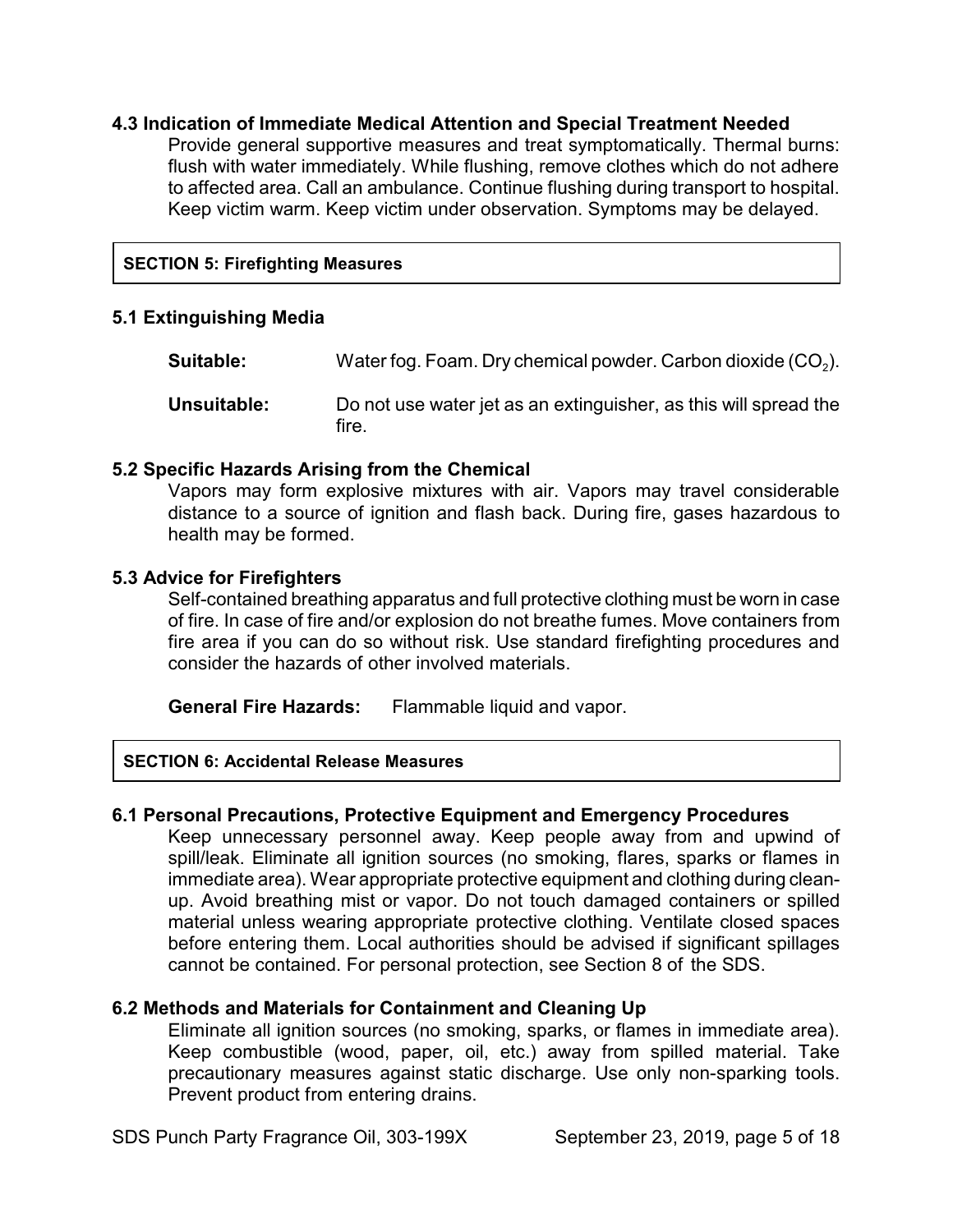- **Large Spills:** Stop the flow of material, if this is without risk. Dike the spilled material, where this is possible. Cover with plastic sheet to prevent spreading. Absorb in vermiculite, dry sand or earth and place into containers. Prevent entry into waterways, sewer, basements or confined areas. Following product recovery, flush area with water.
- **Small Spills:** Absorb with earth, sand or other non-combustible material and transfer to contains for later disposal. Wipe up with absorbent material (e.g. cloth, fleece). Clean surface thoroughly to remove residual contamination.

Never return spills to original containers for re-use. For waste disposal, see Section 13 of the SDS.

# **6.3 Environmental Precautions**

Avoid release to the environment. Inform appropriate managerial or supervisory personnel of all environmental releases. Prevent further leakage or spillage if safe to do so. Avoid discharge into drains, water courses or onto the ground.

# **SECTION 7: Handling and Storage**

# **7.1 Precautions for Safe Handling**

Do not handle, store or open near an open flame, sources of heat or sources of ignition. Protect material from direct sunlight. Explosion-proof general and local exhaust ventilation. Take precautionary measures against static discharges. All equipment used when handling the product must be grounded. Use non-sparking tools and explosion-proof equipment. Do not taste or swallow. Avoid inhalation of vapors and spray mists. Avoid contact with eyes, skin, and clothing. Avoid prolonged exposure. When using, do not eat, drink or smoke. Use only outdoors or in a well-ventilated area. Wear appropriate personal protective equipment. Wash hands thoroughly after handling. Avoid release to the environment. Wash contaminated clothing before reuse. Observe good industrial hygiene practices.

# **7.2 Conditions for Safe Storage, Including Any Incompatibilities**

Store locked up. Keep away from heat, sparks and open flame. Prevent electrostatic charge build-up by using common bonding and grounding techniques. Store in a cool, dry place out of direct sunlight. Store in original tightly closed container. Store in a well-ventilated place. Keep in an area equipped with sprinklers. Store away from incompatible materials (see Section 10 of the SDS).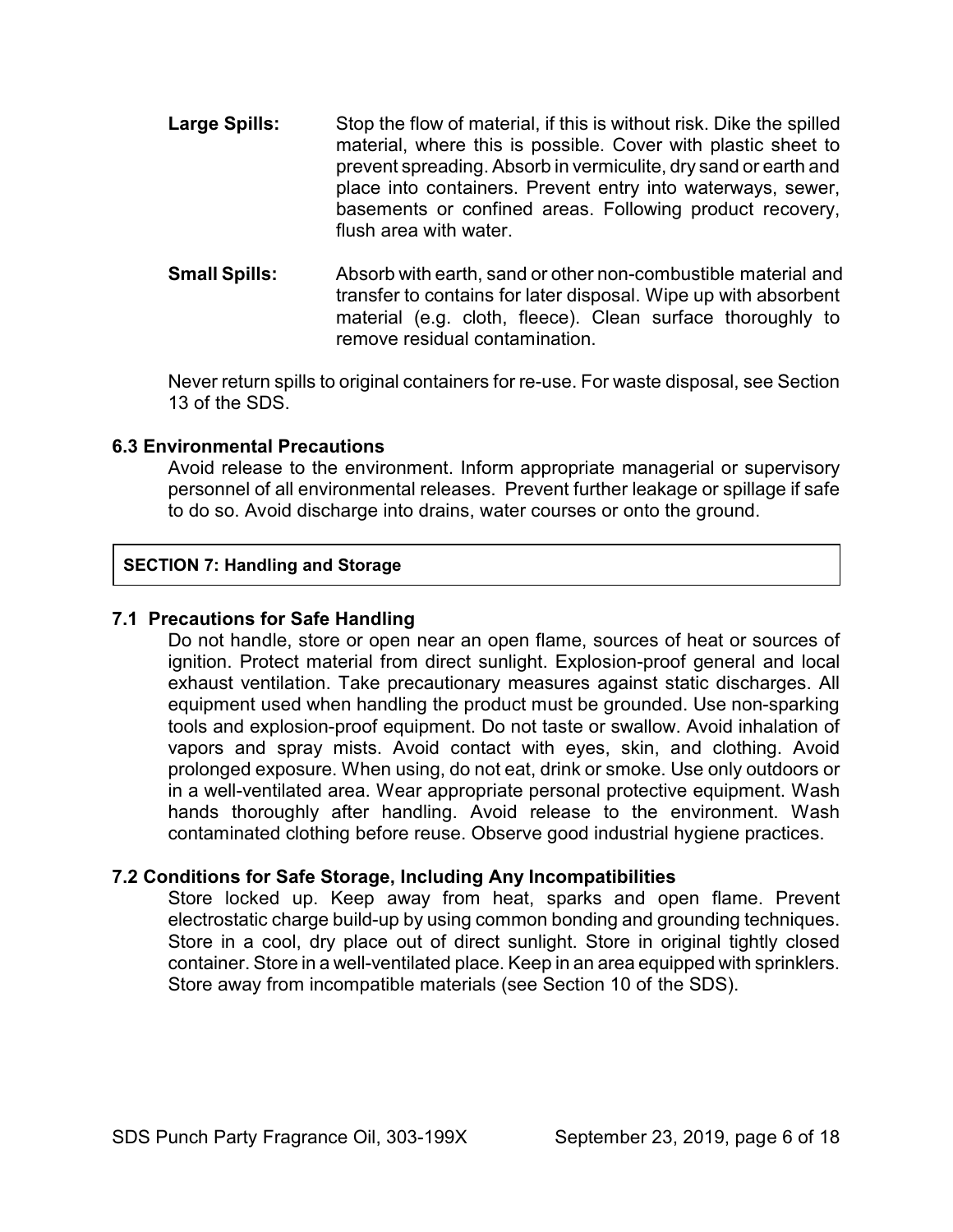# **SECTION 8: Exposure Controls/Personal Protection**

# **8.1 Control Parameters**

# **Occupational Exposure Limits**

The following constituents are the only constituents of the product which have a PEL, TLV or other recommended exposure limit. At this time, the other constituents have no known exposure limits.

| <b>Components</b>             | Type       | Value                              |
|-------------------------------|------------|------------------------------------|
| 2-Heptanone (CAS 110-43-0)    | PEL        | 465 mg/m <sup>3</sup><br>$100$ ppm |
| Pentyl acetate (CAS 628-63-7) | <b>PFI</b> | $100$ ppm<br>525 mg/m <sup>3</sup> |

# **US. OSHA Table Z-1 Limits for Air Contaminants (29 CFR 1910.1000)**

# **US. ACGIH Threshold Limit Values**

| <b>Components</b>                          | Type               | <b>Value</b>        | Form                          |
|--------------------------------------------|--------------------|---------------------|-------------------------------|
| 2-Heptanone<br>(CAS 110-43-0)              | TWA                | 50 ppm              |                               |
| Butylated hydroxytoluene<br>(CAS 128-37-0) | <b>TWA</b>         | 2 mg/m <sup>3</sup> | Inhalable fraction and vapor. |
| Citral (CAS 5392-40-5)                     | TWA                | 5 ppm               | Inhalable fraction and vapor. |
| Pentyl acetate<br>(CAS 628-63-7)           | <b>STEL</b><br>TWA | $100$ ppm<br>50 ppm |                               |

# **US. NIOSH: Pocket Guide to Chemical Hazards**

| <b>Components</b>                          | Type | <b>Value</b>                       |
|--------------------------------------------|------|------------------------------------|
| 2-Heptanone<br>(CAS 110-43-0)              | TWA  | 465 mg/m <sup>3</sup><br>$100$ ppm |
| Butylated hydroxytoluene<br>(CAS 128-37-0) | TWA  | 10 mg/m <sup>3</sup>               |
| Pentyl acetate<br>$(CAS 628-63-7)$         | TWA  | 525 mg/m <sup>3</sup><br>$100$ ppm |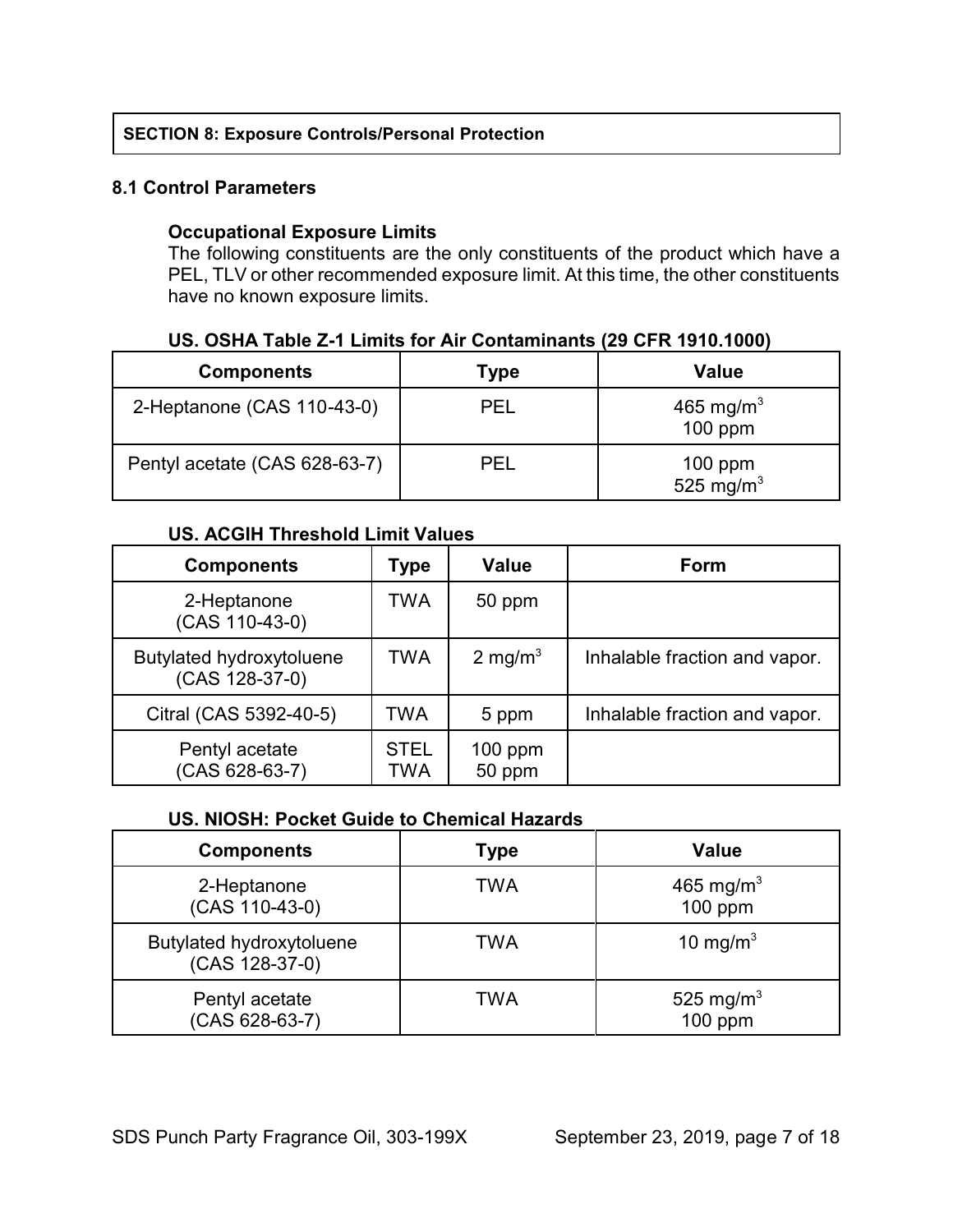| <b>Components</b>             | Type | <b>Value</b>                     |
|-------------------------------|------|----------------------------------|
| Benzyl alcohol (CAS 100-51-6) | TWA  | 44.2 mg/m <sup>3</sup><br>10 ppm |
| Vanillin (CAS 121-33-5)       | TWA  | 10 mg/m <sup>3</sup>             |

# **US. Workplace Environmental Exposure Level (WEEL) Guides**

# **Biological Limit Values:**

No biological exposure limits noted for the ingredient(s).

# **Exposure Guidelines:**

# **US ACGIH Threshold Limit Values: Skin designation**

Citral (CAS 5392-40-5) Can be absorbed through the skin.

# **Appropriate Engineering Controls:**

Explosion-proof general and local exhaust ventilation. Good general ventilation (typically 10 air changes per hour) should be used. Ventilation rates should be matched to conditions. If applicable, use process enclosures, local exhaust ventilation, or other engineering controls to maintain airborne levels below recommended exposure limits. If exposure limits have not been established, maintain airborne levels to an acceptable level. Eye wash fountain and emergency showers are recommended.

# **8.2 Individual Protection Measures, Such as Personal Protective Equipment**

| <b>Eye/Face Protection:</b>    | Face shield is recommended. Wear safety glasses<br>with side shields (or goggles).                                                                                                                                                                              |
|--------------------------------|-----------------------------------------------------------------------------------------------------------------------------------------------------------------------------------------------------------------------------------------------------------------|
| <b>Skin/Hand Protection:</b>   | Wear appropriate chemical resistant gloves and<br>clothing. Use of an impervious apron is<br>recommended.                                                                                                                                                       |
| <b>Respiratory Protection:</b> | If engineering controls do not maintain airborne<br>concentrations below recommended exposure limits<br>(where applicable) or to an acceptable level (in<br>countries where exposure limits have not been<br>established), an approved respirator must be worn. |
| <b>Thermal Hazards:</b>        | Wear appropriate thermal protective clothing, when<br>necessary.                                                                                                                                                                                                |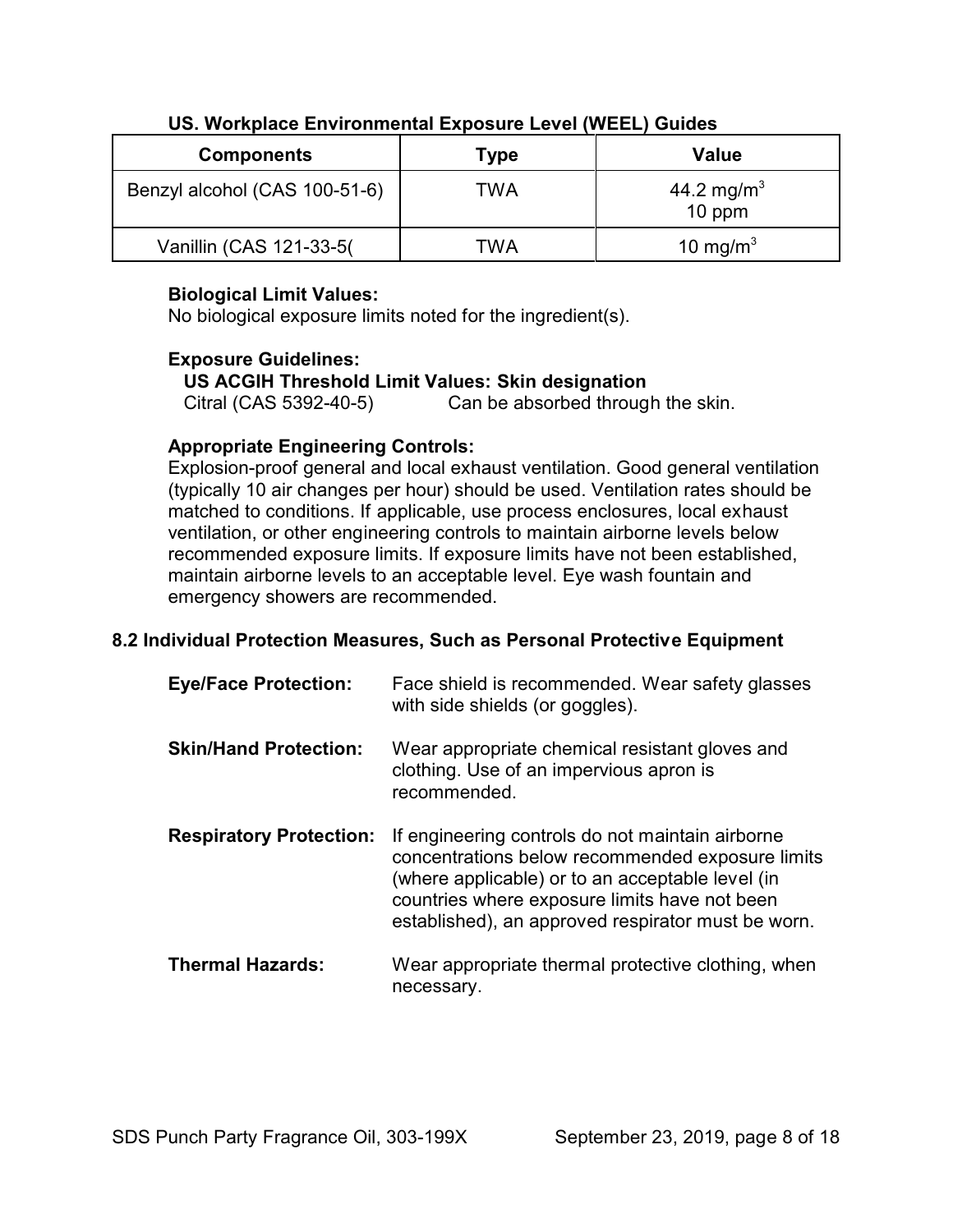**Hygiene Measures:** When using do not smoke. Keep away from food and drink. Always observe good personal hygiene measures, such as washing after handling the material and before eating, drinking, and/or smoking. Routinely wash work clothing and protective equipment to remove contaminants. Contaminated work clothing should not be allowed out of the workplace.

# **SECTION 9: Physical and Chemical Properties**

# **9.1 Information on Basic Physical and Chemical Properties**

**Appearance:** Near Colorless to Light Yellow **Physical State:** Liquid **Form:** Liquid **Color:** Not available **Odor:** Characteristic of name **Odor Threshold:** Not available **pH:** Not available **Melting/Freezing Point:** Not available **Initial Boil Point/Range:** Not available **Flash Point:** 124.0°F (51.1°C) Closed cup **Evaporation Rate:** Not available **Flammability (solid, gas):** Not applicable **Vapor Pressure:** 0.817 hPa estimated **Vapor Pressure Temperature:** Not available **Vapor Density:** Not available **Relative Density:** Not available **Solubility(ies) Solubility (Water):** NO **Solubility (Other):** Not available **Auto-Ignition Temperature:** Not available **Decomposition Temperature:** Not available **Viscosity:** Not available **Explosive Properties:** Not explosive **Oxidizing Properties:** Not oxidizing

**9.2 Other Information**

**Density:** 8.43 lbs/gal estimated **Hydrocarbons Percent:** Not determined **Refractive Index:** 1.4647 - 1.4697  **Specific Gravity:** 1.027 - 0.853 - 0.893 **VOC (Weight %):** Not determined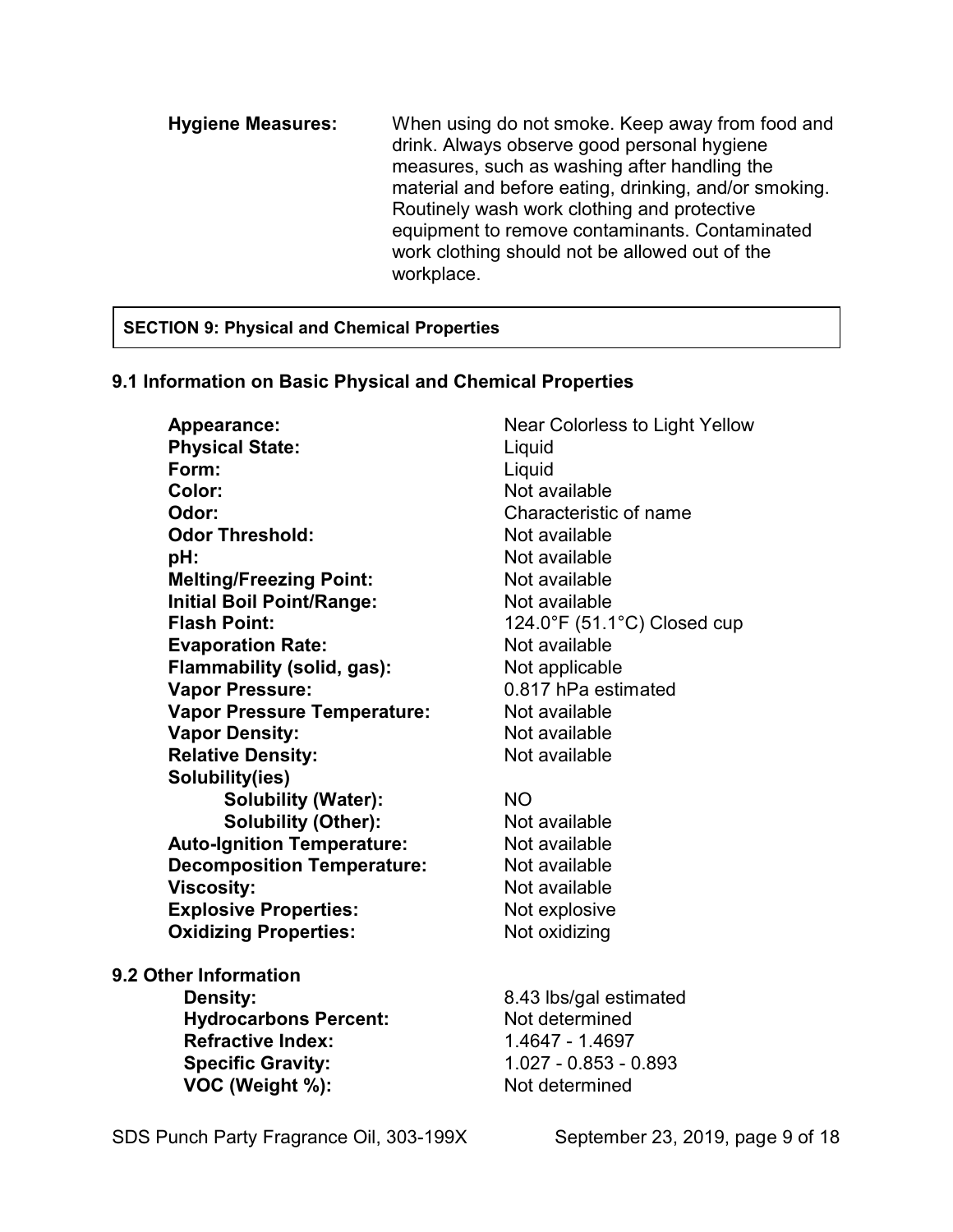# **SECTION 10: Stability and reactivity**

#### **10.1 Reactivity**

The product is stable and non-reactive under normal conditions of use, storage and transport.

#### **10.2 Chemical Stability**

Material is stable under normal conditions.

#### **10.3 Possibility of Hazardous Reactions**

Hazardous polymerization does not occur.

#### **10.4 Conditions to Avoid**

Avoid heat, sparks, open flames and other ignition sources. Avoid temperatures exceeding the flash point. Contact with incompatible materials.

# **10.5 Incompatible Materials**

Strong oxidizing agents.

# **10.6 Hazardous Decomposition Products**

No hazardous decomposition products are known.

#### **SECTION 11: Toxicological Information**

# **11.1 Information on Likely Routes of Exposure**

| Inhalation:          | Harmful if inhaled.                                                                                                                               |
|----------------------|---------------------------------------------------------------------------------------------------------------------------------------------------|
| <b>Skin Contact:</b> | Harmful in contact with skin. Causes skin irritation.                                                                                             |
|                      | May cause an allergic skin reaction.                                                                                                              |
| <b>Eye Contact:</b>  | Direct contact with eyes may cause temporary<br>irritation.                                                                                       |
| Ingestion:           | Harmful if swallowed. Droplets of the product<br>aspirated into the lungs through ingestion or vomiting<br>may case a serious chemical pneumonia. |

# **Symptoms Related to the Physical, Chemical, Toxicological Characteristics:**

Aspiration may cause pulmonary edema and pneumonitis. Skin irritation. May cause redness and pain. May cause an allergic skin reaction. Dermatitis Rash.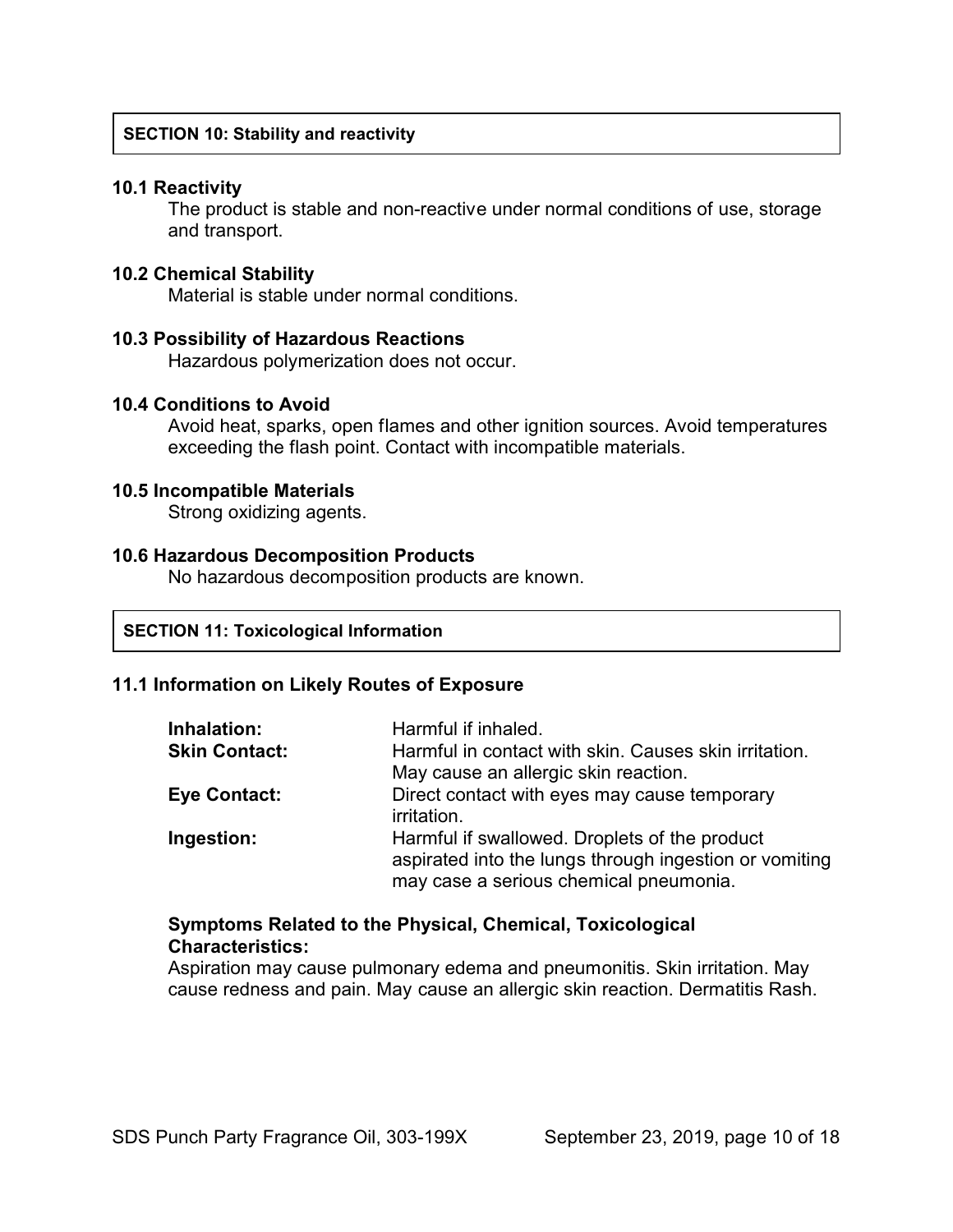# **11.2 Information on Toxicological Effects**

**Acute Toxicity:** May be fatal if swallowed and enters airways. Harmful if inhaled. Harmful in contact with skin.

| <b>Components</b>                                            | <b>Species</b> | <b>Test Results</b> |
|--------------------------------------------------------------|----------------|---------------------|
| 2-Heptanone<br><b>Acute</b><br>Oral<br>LD50                  | Rat            | $1.67$ g/kg         |
| Benzyl alcohol (CAS 100-51-6<br><b>Acute</b><br>Oral<br>LD50 | Rat            | 1230 - 3100 mg/kg   |
| Citral (5392-40-5)<br><b>Acute</b><br>Oral<br>LD50           | Rat            | > 2000 mg/kg        |

\* Estimates for product may be base on additional component data not known.

| <b>Skin Corrosion/Irritation:</b>                    | Causes skin irritation.                   |  |
|------------------------------------------------------|-------------------------------------------|--|
| <b>Serious Eye Damage/Irritation:</b>                | Direct contact with eyes may cause        |  |
|                                                      | temporary irritation.                     |  |
| <b>Respiratory Sensitization:</b>                    | Not a respiratory sensitizer.             |  |
| <b>Skin Sensitization:</b>                           | May cause an allergic skin reaction.      |  |
| <b>ACGIH Sensitization:</b>                          |                                           |  |
| Citral, Inhalable fraction and vapor (CAS 5392-40-5) | Dermal                                    |  |
|                                                      | Sensitization                             |  |
| <b>Germ Cell Mutagenicity:</b>                       | No data available to indicate product or  |  |
|                                                      | any components present at greater than    |  |
|                                                      | 0.1% are mutagenic or genotoxic.          |  |
| <b>Carcinogenicity:</b>                              | Not classifiable as to carcinogenicity to |  |
|                                                      | humans.                                   |  |
|                                                      |                                           |  |

 **IARC Monographs. Overall Evaluation of Carcinogenicity** Butylated hydroxytoluene (CAS 128-37-0) 3 Not classifiable as to carcinogenicity to humans.

**OSHA Specifically Regulated Substances (29 CFR 1910.1001-1050)** Not regulated.

**US. National Toxicology Program (NTP) Report on Carcinogens** Not listed.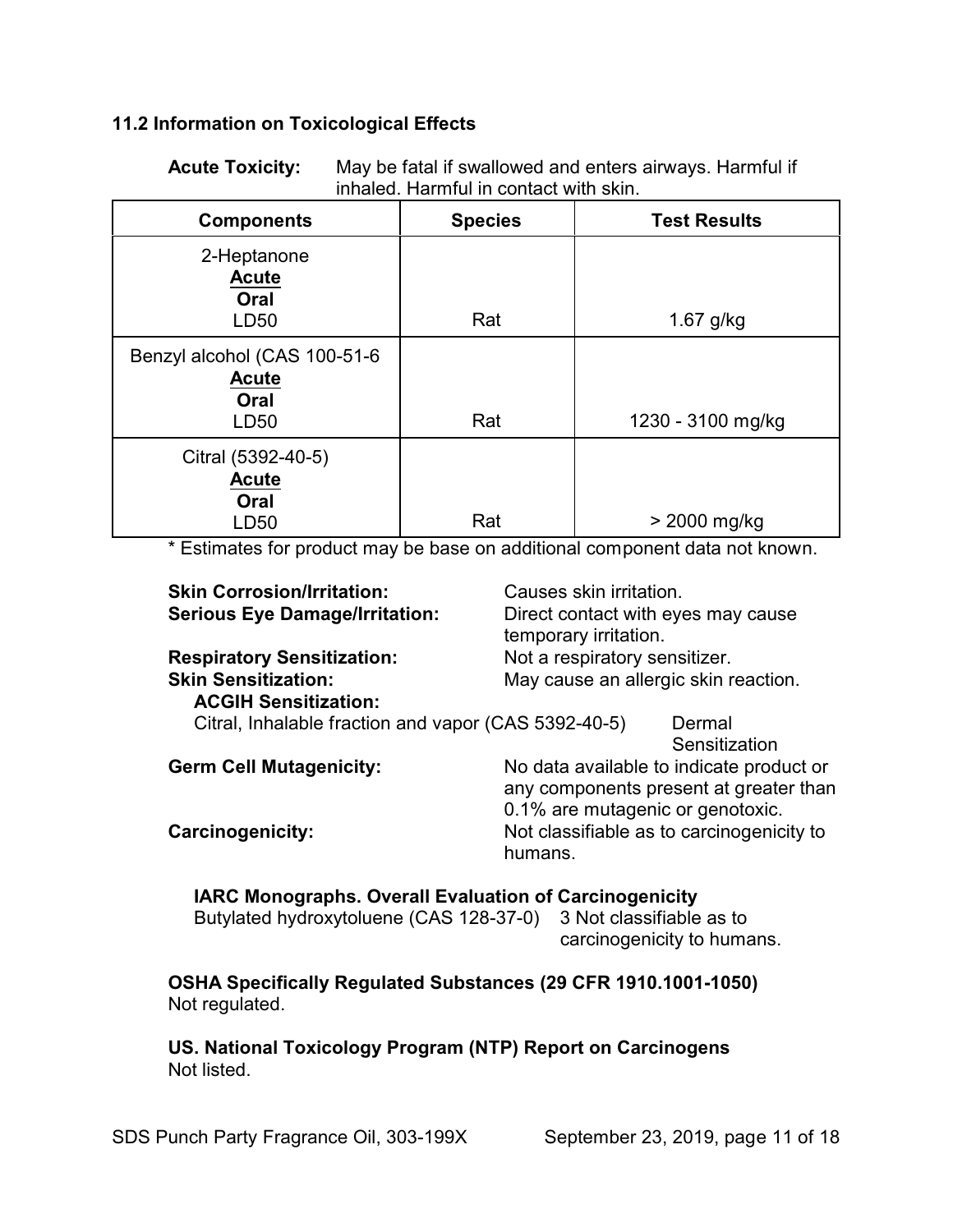| <b>Reproductive Toxicity:</b>                                                                             | This product is not expected to cause<br>reproductive or developmental effects. |  |
|-----------------------------------------------------------------------------------------------------------|---------------------------------------------------------------------------------|--|
| <b>Specific Target Organ Toxicity</b><br><b>Single Exposure:</b><br><b>Specific Target Organ Toxicity</b> | Not classified.                                                                 |  |
| <b>Repeated Exposure:</b>                                                                                 | Not classified.                                                                 |  |
| <b>Aspiration Hazard:</b>                                                                                 | May be fatal if swallowed and enters<br>airways.                                |  |
| <b>Chronic Effects:</b>                                                                                   | Prolonged inhalation may be harmful.                                            |  |

# **SECTION 12: Ecological Information**

# **12.1 Ecotoxicity**

Very toxic to aquatic life. Toxic to aquatic life with long lasting effects.

# **12.2 Persistence and Degradability**

No data is available on the degradability of this product.

# **12.3 Bioaccumulative Potential**

| <b>Partition Coefficient n-octanol/water (log Kow)</b> |      |  |
|--------------------------------------------------------|------|--|
| 2-Heptanone                                            | 1.98 |  |
| Benzyl alcohol                                         | 1.1  |  |
| Benzyl benzoate                                        | 3.97 |  |
| Pentyl acetate                                         | 2.3  |  |
| Vanillin                                               | 1.37 |  |

# **12.4 Mobility in Soil** No data available.

# **12.5 Other Adverse Effects**

No other adverse environmental effects (e.g. ozone depletion, photo chemical ozone creation potential, endocrine disruption, global warming potential) are expected from this component.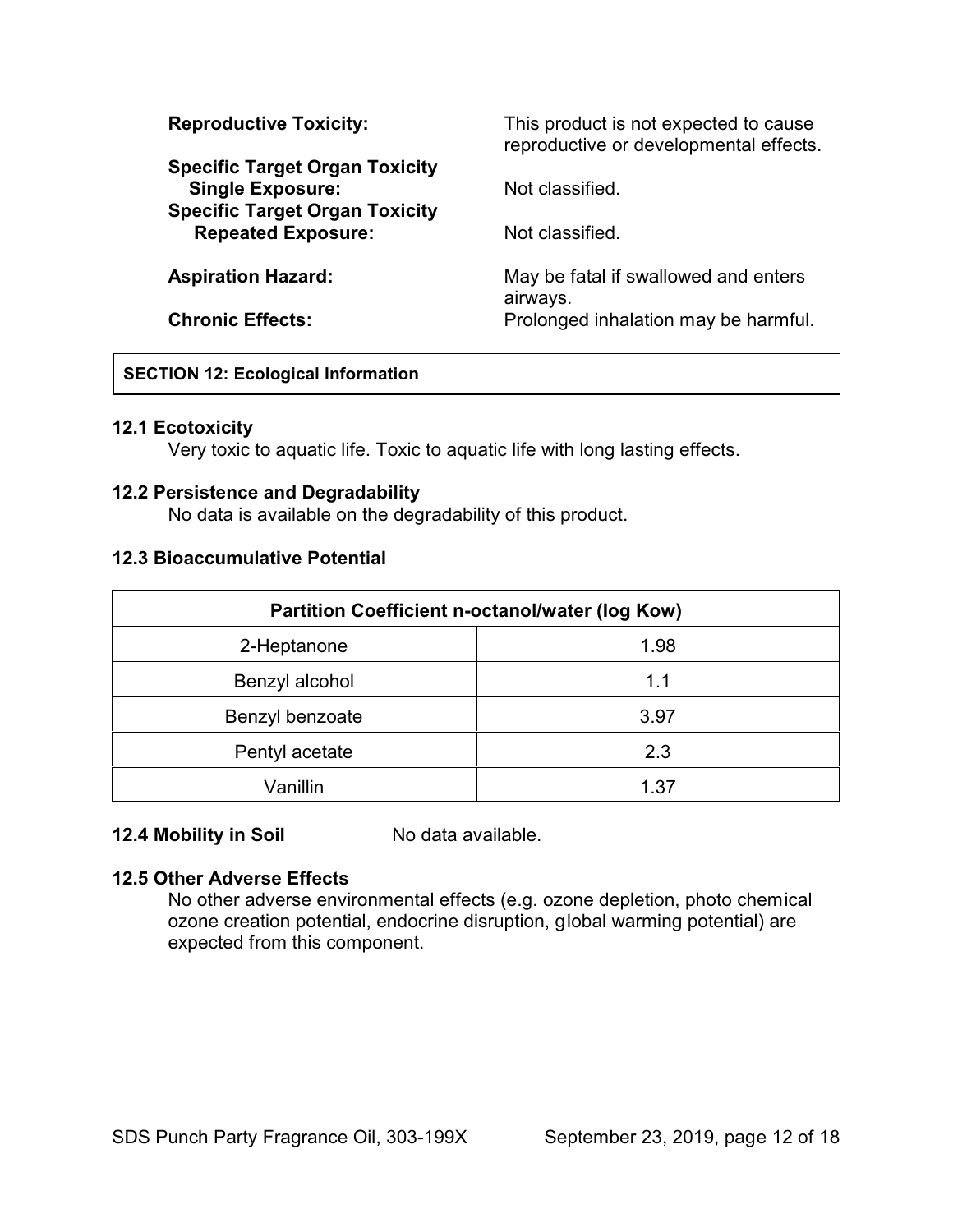# **13.1 Waste Treatment Methods**

| <b>Disposal Instructions:</b>      | Collect and reclaim or dispose in sealed<br>containers at licensed waste disposal site. Do<br>not allow this material to drain into<br>sewers/water supplies. Do not contaminate<br>ponds, waterways or ditches with chemical or<br>used container. Dispose of contents/container<br>in accordance with local/regional/national<br>/international regulations. |
|------------------------------------|----------------------------------------------------------------------------------------------------------------------------------------------------------------------------------------------------------------------------------------------------------------------------------------------------------------------------------------------------------------|
| <b>Local Disposal Regulations:</b> | Dispose in accordance with all applicable<br>regulations.                                                                                                                                                                                                                                                                                                      |
| <b>Hazardous Waste Code:</b>       | The waste code should be assigned in<br>discussion between the user, the producer and<br>the waste disposal company                                                                                                                                                                                                                                            |
| <b>Residual Waste:</b>             | Dispose of in accordance with local<br>regulations. Empty containers or liners may<br>retain some product residues. This material<br>and its container must be disposed of in a safe<br>manner (see Disposal Instructions.)                                                                                                                                    |
| <b>Contaminated Packaging:</b>     | Since emptied containers may retain product<br>residue, follow label warnings even after<br>container is emptied. Empty containers should<br>be taken to an approved waste handling site<br>for recycling or disposal.                                                                                                                                         |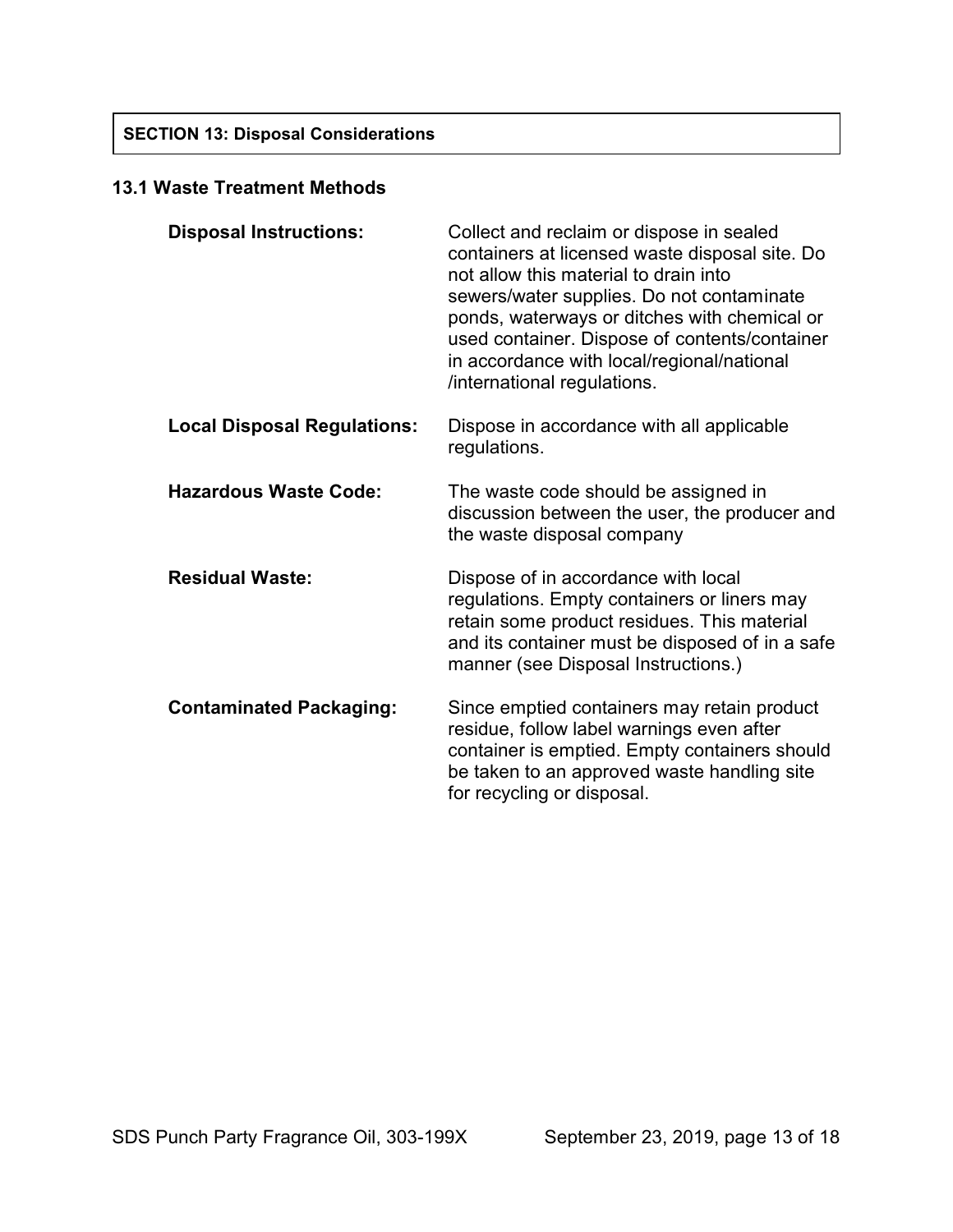# **14.1 Transport Information**

| <b>DOT</b>  |                                      |                                       |
|-------------|--------------------------------------|---------------------------------------|
|             | <b>UN Number:</b>                    | <b>UN1169</b>                         |
|             | <b>UN Proper Shipping Name:</b>      | Extracts, aromatic, liquid            |
|             | <b>Transport Hazard Class(es)</b>    |                                       |
|             | Class:                               | 3                                     |
|             | <b>Subsidiary Risk:</b>              |                                       |
|             | Label(s):                            | 3                                     |
|             | <b>Packing Group:</b>                | $\mathbf{III}$                        |
|             | <b>Special Precautions for User:</b> | Read safety instructions, SDS and     |
|             |                                      | emergency procedures before handling. |
|             | <b>Special Provisions:</b>           | B1, IB3, T2, TP1                      |
|             | <b>Packaging Exceptions:</b>         | 150                                   |
|             | <b>Packaging Non Bulk:</b>           | 203                                   |
|             | <b>Packaging Bulk:</b>               | 242                                   |
|             |                                      |                                       |
| <b>IATA</b> |                                      |                                       |
|             | <b>UN Number:</b>                    | <b>UN1169</b>                         |
|             | <b>UN Proper Shipping Name:</b>      | Extracts, aromatic, liquid            |
|             | <b>Transport Hazard Class(es)</b>    |                                       |
|             | Class:                               | 3                                     |
|             | <b>Subsidiary Risk:</b>              |                                       |
|             | <b>Packing Group:</b>                | $\mathbf{III}$                        |
|             | <b>Environmental Hazards:</b>        | No.                                   |
|             | <b>ERG Code</b>                      | 3L                                    |
|             | <b>Special Precautions for User:</b> | Read safety instructions, SDS and     |
|             |                                      | emergency procedures before handling. |
|             | <b>Other Information</b>             |                                       |
|             | <b>Passenger and Cargo</b>           |                                       |
|             | Aircraft:                            | Allowed with restrictions.            |
|             | <b>Cargo Aircraft Only:</b>          | Allowed with restrictions.            |
|             |                                      |                                       |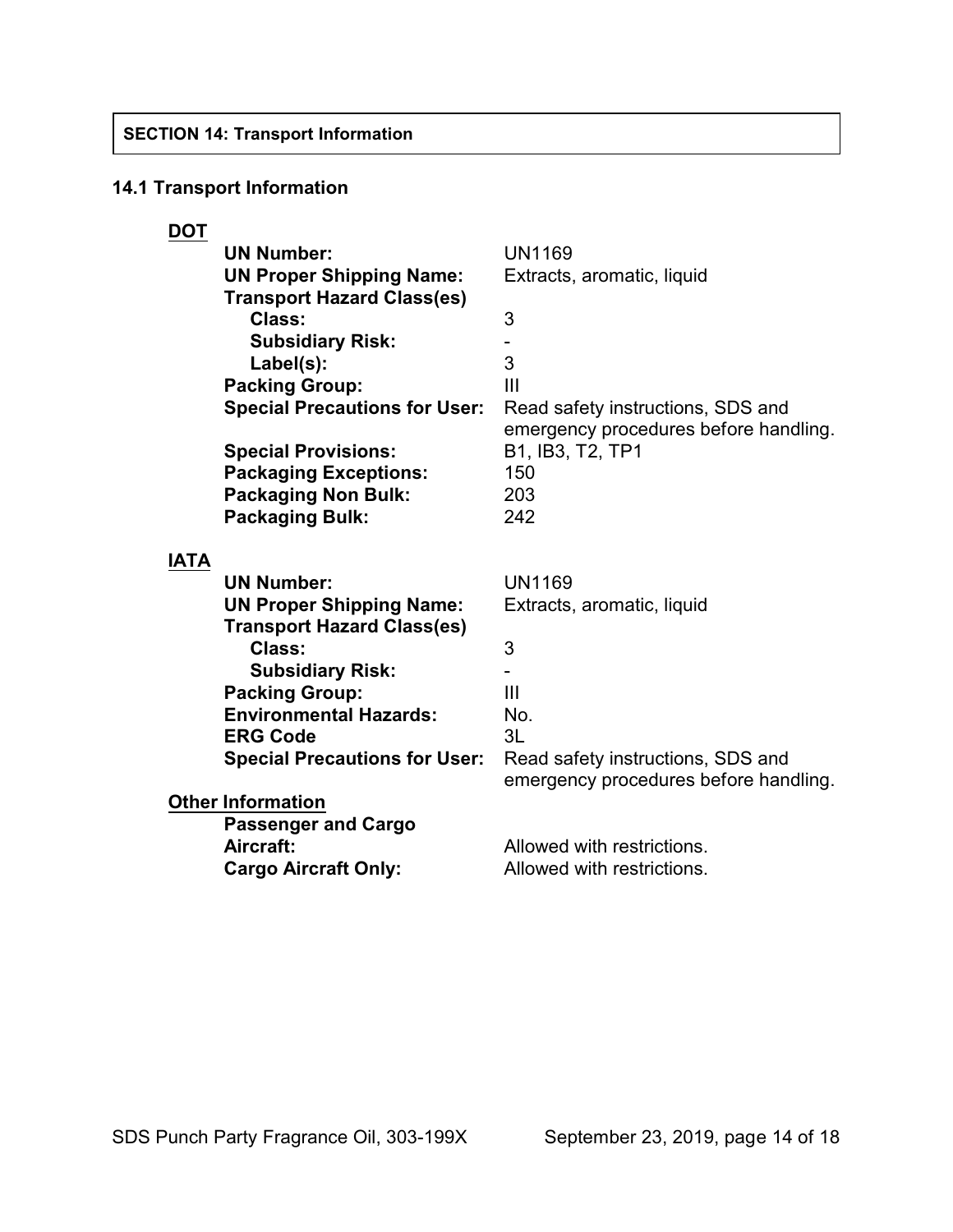# **IMDG**

| <b>UN Number:</b>                    | UN1169                                                                    |
|--------------------------------------|---------------------------------------------------------------------------|
| <b>UN Proper Shipping Name:</b>      | EXTRACTS, AROMATIC, LIQUID                                                |
| <b>Transport Hazard Class(es)</b>    |                                                                           |
| Class:                               | 3                                                                         |
| <b>Subsidiary Risk:</b>              |                                                                           |
| <b>Packing Group:</b>                | Ш                                                                         |
| <b>Environmental Hazards</b>         |                                                                           |
| <b>Marine Pollutant:</b>             | No.                                                                       |
| EmS:                                 | $F-E$ , S-D                                                               |
| <b>Special Precautions for User:</b> | Read safety instructions, SDS and<br>emergency procedures before handling |

# **Transport in Bulk According to Annex II of MARPOL 73/78 and the IBC Code**

Not established.



# **SECTION 15: Regulatory Information**

# **15.1 US Federal Regulations**

This product is a "Hazardous Chemical" as defined by the OSHA Hazard Communication Standard, 29 CFR 1910.1200.

# **TSCA Section 12(b) Export Notification (40 CFR 707, Subpt. D)** Not regulated.

# **CERCLA Hazardous Substance List (40 CFR 302.4)** Pentyl acetate (CAS 628-63-7) Listed.

# **SARA 304 Emergency Release Notification** Not regulated.

**OSHA Specifically Regulated Substances (29 CFR 1910.1001-1050)** Not regulated.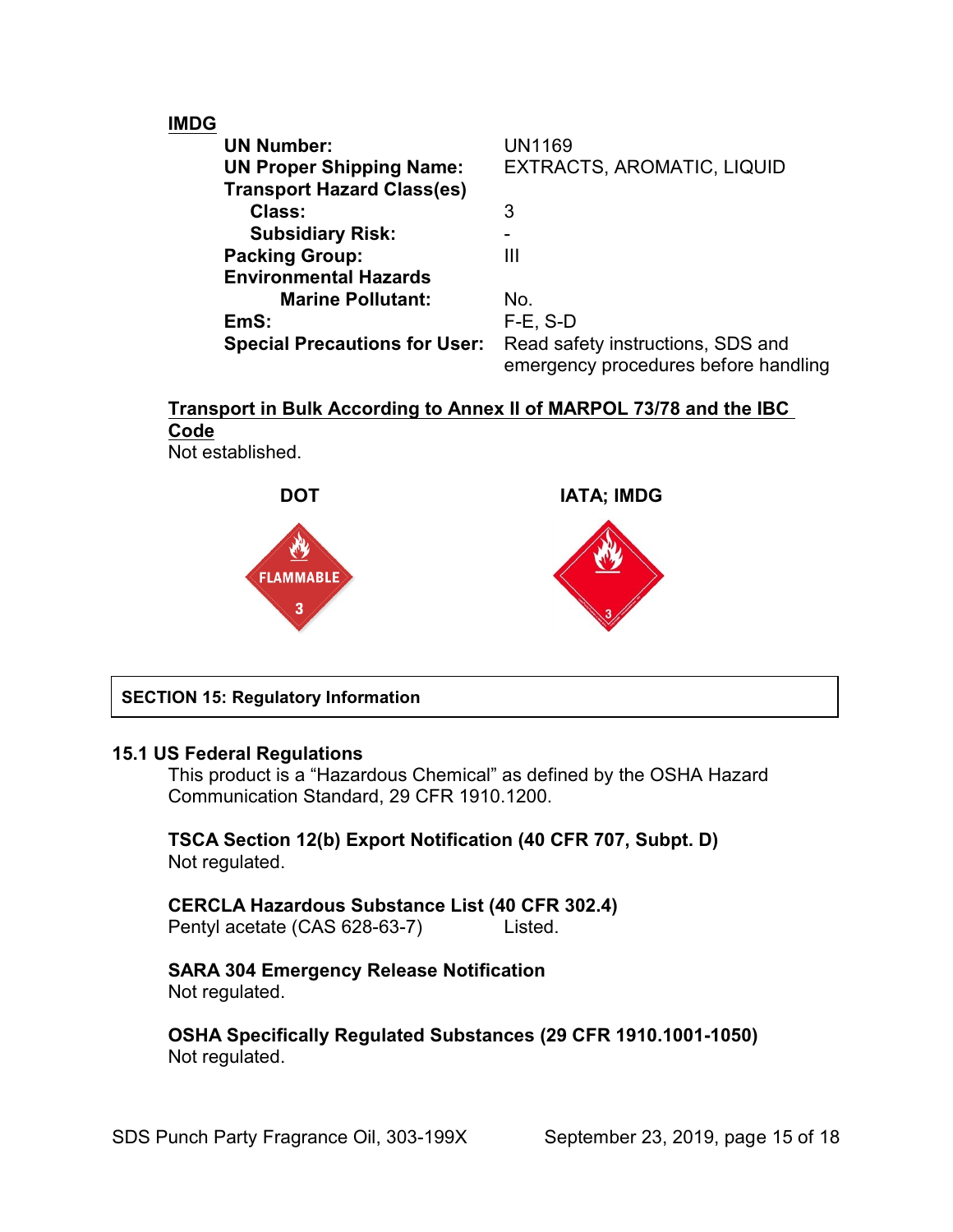**Superfund Amendments and Reauthorization Act of 1986 (SARA)**

**Hazard categories** Immediate Hazard - Yes Delayed Hazard - No Fire Hazard - Yes Pressure Hazard - No Reactivity Hazard - No

**SARA 302 Extremely Hazardous Substance** Not listed.

**SARA 311/312 Hazardous Chemical Mo.** 

**SARA 313 (TRI reporting)** Not regulated.

**Clean Air Act (CAA) Section 112 Hazardous Air Pollutants (HAPs) List** Not regulated.

**Clean Air Act (CAA) Section 112® Accidental Release Prevention (40 CFR 68.130)** Not regulated.

**Safe Drinking Water Act (SDWA)** Not regulated.

> **FEMA Priority Substances Respiratory Health and Safety in the Flavor Manufacturing Workplace**

 2-Heptanone (CAS 100-43-0) Other Flavoring Substances with OSHA PEL's

# **15.2 US State Regulations**

# **California Proposition 65**

This material is now known to contain any chemicals currently listed as carcinogens or reproductive toxins.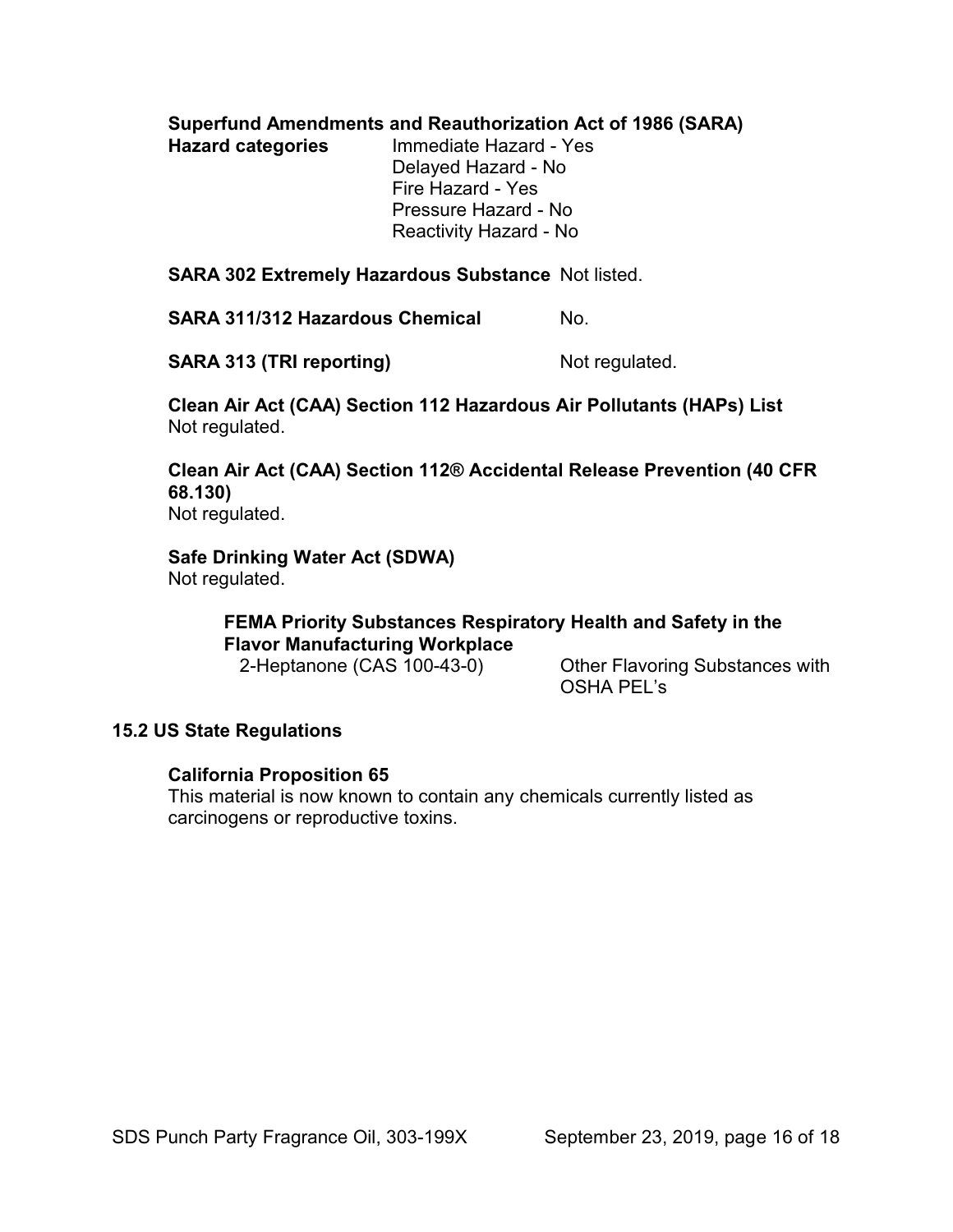# **15.3 International Inventories**

| Country(s) or<br>region               | <b>Inventory name</b>                                                            | On Inventory or<br>exempt (yes/no)* |
|---------------------------------------|----------------------------------------------------------------------------------|-------------------------------------|
| Australia                             | <b>Australian Inventory of Chemical Substances</b><br>(AICS)                     | Yes                                 |
| Canada                                | Domestic Substances List (DSL)                                                   | Yes                                 |
| Canada                                | Non-Domestic Substances List (NDSL)                                              | No.                                 |
| China                                 | <b>Inventory of Existing Chemical Substances in</b><br>China (IECSC)             | Yes                                 |
| Europe                                | European Inventory of Existing Commercial<br><b>Chemical Substances (EINECS)</b> | Yes                                 |
| Japan                                 | <b>Inventory of Existing and New Chemical</b><br>Substances (ENCS)               | Yes                                 |
| <b>United States</b><br>& Puerto Rico | <b>Toxic Substances Control Act (TSCA)</b><br>Inventory                          | Yes                                 |

\*A "Yes" indicates that all components of this product comply with the inventory requirements administered by the governing country(s)

A "No" indicates that one or more components of the products are not listed on the inventory administered by the governing country(s).

# **SECTION 16: Other Information**

# **16.1 HMIS® Ratings**

Health: 2 Flammability: 1 Physical hazard: 0 Personal protection: B

# **16.2 NFPA ratings**

Health: 2 Flammability: 1 Instability: 0